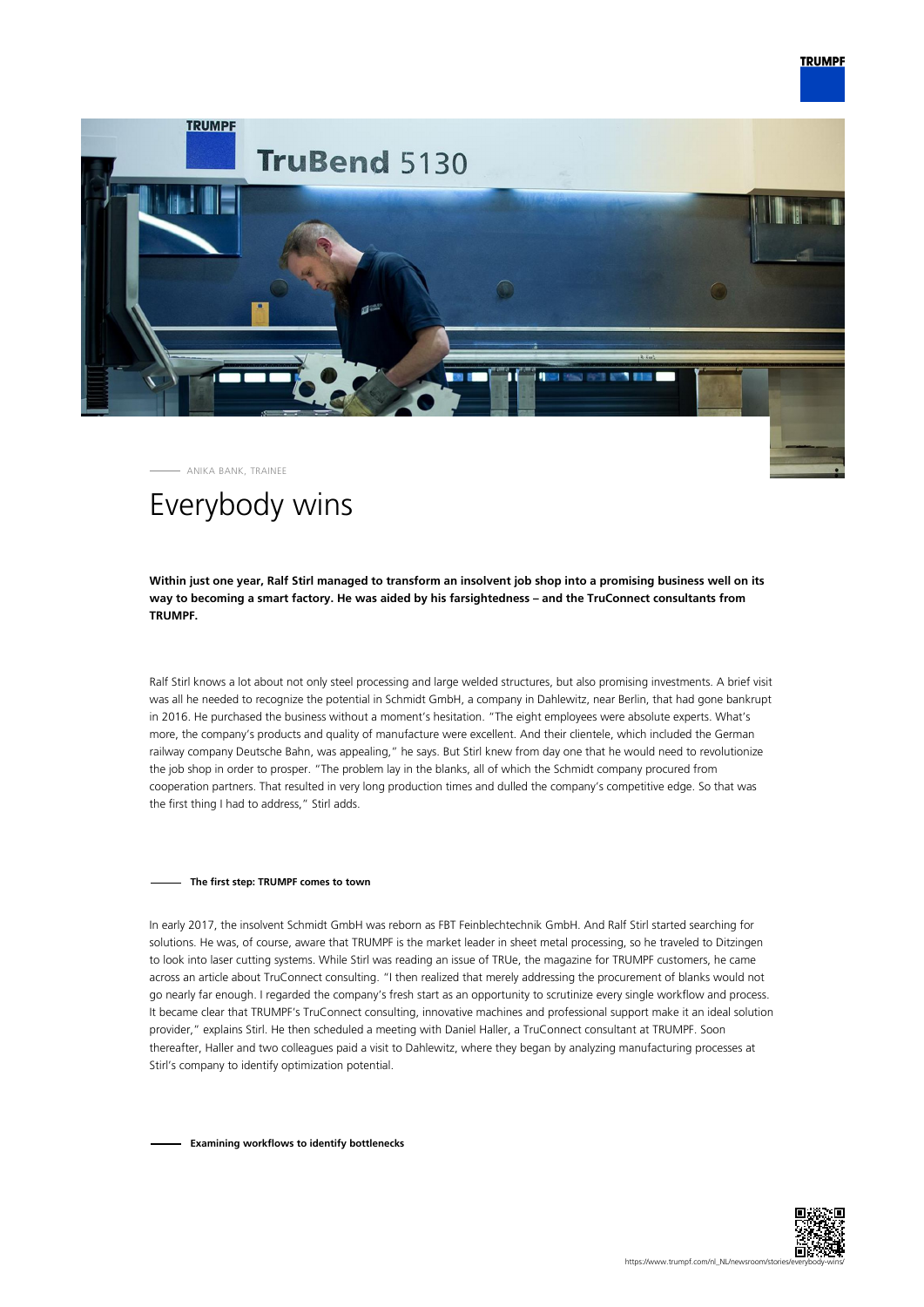

As Daniel Haller explains: "Our first step was to analyze the indirect processes during production and figure out where the logjams were." Haller and his colleagues examined each and every process step, ranging from inquiries, order confirmations and production planning to programming and outgoing goods. They focused on who does what and how, using which systems. At the same time, they used a typical part to map a workflow. They started at the finish: shipping. Working backwards from there, the TRUMPF specialists traced the flows of information and materials from one operational step to the next, paying close attention to how long each step lasts. Haller says: "This helps us gather information on all potential optimization measures. Naturally, it's impossible to put them all into practice right away. Like many fairly small companies, FBT asked us to quickly implement an initial round of measures. And that's precisely what we did."

### **Creating structure for connected manufacturing**

The first measure was aimed at optimizing the flow of processes by rearranging units in the production facility. Lean manufacturing, as this approach is known, streamlines processes so that the workforce wastes as little time and energy as possible. Production workers are more efficient if they don't have to walk far or spend any time searching for something, for instance. Haller says: "As obvious as it may sound, reasonable structures are the first step on the path toward connected manufacturing and smart factories."

## **Searching was yesterday; out with the old machinery**

"TRUMPF didn't tell us what we should do and how. Instead, they helped us help ourselves. Their consultants presented potential solutions, which our employees then examined, discussed, refined and ultimately implemented," says Stirl. FBT made space by selling machines that were outdated or no longer matched the company's production profile. They then arranged the remaining machines to form a U based on the sequence of production processes. "Everything is in the right place now. And we execute all our processes in accordance with defined standards," Stirl says. Although it isn't yet possible to quantify the productivity increase resulting from the U configuration of the machinery, the workflows are definitely smoother now. "We certainly spend a lot less time searching for materials and tools," he adds.

#### **Done in a day instead of 15**

In March, FBT workers started using their new TruLaser 3030 to cut thin sheets and blanks to size. They program their TruLaser using TruTops Boost software, which makes generating production schedules a breeze. This is the perfect solution for FBT, as TruTops Boost simplifies operation and automates all calculations – all of which makes Ralf Stirl happy: "External procurement often used to cost us 5 to 15 days. Now we get the job done within 24 to 48 hours, which is the market benchmark for cutting and bending."

But speed isn't everything. Making the systems more interconnected and efficient is one of the next steps the TruConnect experts from TRUMPF have planned. But for his own sake and that of his workforce, Stirl doesn't want to make too many changes too quickly. His philosophy is simple: take one step at a time down the path toward a smart factory, with TRUMPF by his side. They are off to a great start.



In March, FBT workers started using their new TruLaser 3030 to cut thin sheets and blanks to size. Image: Stephen Duscher



They program their TruLaser using TruTops Boost software, which makes generating production schedules a breeze. Image: Stephen Duscher